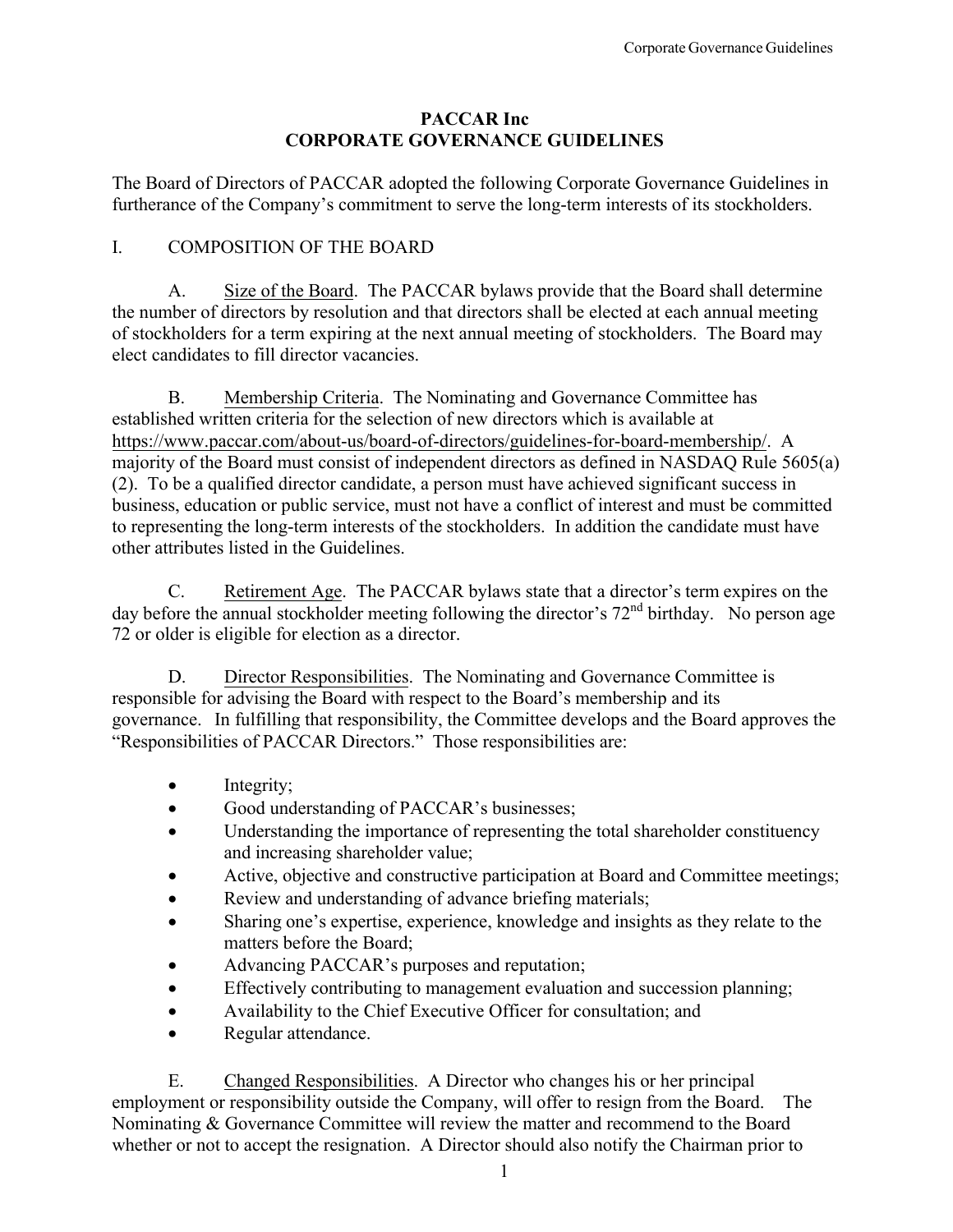joining the board of another company to enable the Company to evaluate possible conflicts of interest.

F. Lead Director. The Board of Directors appoints one of its independent directors to serve as a lead director for a three-year term. The lead director presides over the executive sessions of the Board's independent directors.

## II. DIRECTOR COMPENSATION

Only non-employee directors receive payment for serving on the Board. The Nominating and Governance Committee is responsible for recommending to the Board compensation and benefits for non-employee directors. In making its recommendation, the Committee reviews the compensation and benefits for directors of comparable companies to ensure that the Board attracts and retains highly qualified directors. The compensation program is designed to enable directors to build an equity interest in the Company to align their personal financial interest with those of the stockholders. All elements of director compensation constitute director fees consistent with the independence rules of NASDAQ and other legal requirements. Director compensation is disclosed each year in the Company's proxy statement.

## III. BOARD OPERATIONS

A. Board Meetings**.** The Board determines its annual meeting schedule. There are generally four board meetings scheduled each calendar year. Directors also are expected to attend the annual stockholder meeting which is usually held in late April. Board meetings generally last at least four hours and involve presentations by key managers of operating entities and executive presentations on strategic policy issues. The Board usually visits at least one PACCAR facility every year. The agenda for each meeting is established by the Chairman with input from the directors. Meeting materials are distributed to directors in advance of the Board meeting to allow review.

B. Executive Sessions. The independent members of the Board meet in executive session without the participation of any member of management at least twice each year.

C. Board Committees. The Board currently has four committees: the Audit Committee, the Compensation Committee, the Executive Committee and the Nominating and Governance Committee. The responsibilities and authorities of the Audit, Compensation and Nominating and Governance Committees are described in the committee charters which are posted on PACCAR's website. The Executive Committee consists of at least three Board members and is authorized to act on routine Board matters when the Board is not in session. From time to time the Board may decide to form a new committee or disband an existing committee depending on the then current circumstances.

1. Committee membership. Committee members are appointed by the Board of Directors in consultation with the Chairman and Chief Executive Officer. In general, committee chairpersons and members should rotate periodically, but the Board believes that such rotation may be waived in individual cases where there are reasons to maintain an individual Director's committee membership. All members of the Audit, Compensation and Nominating and Governance Committees are independent directors.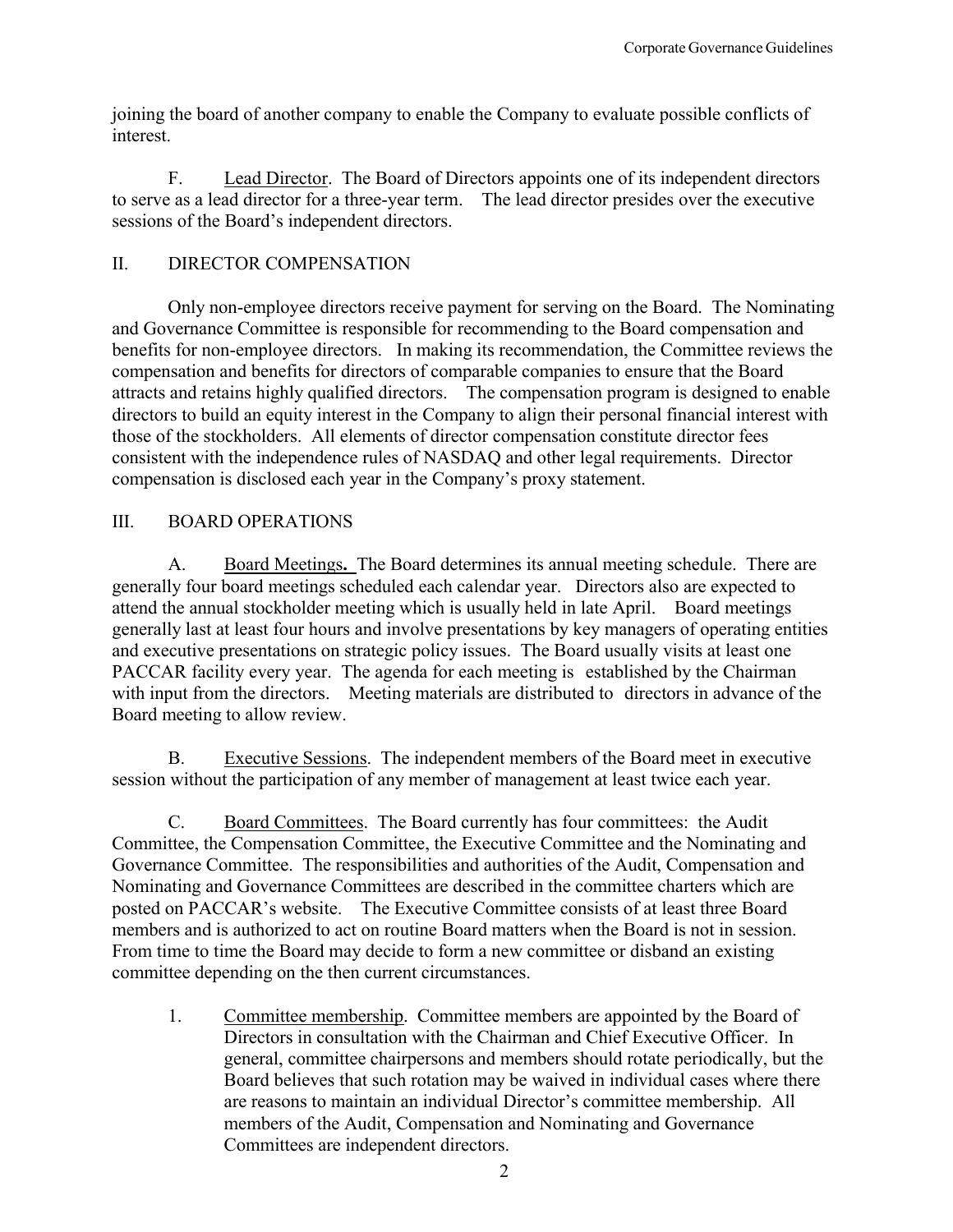- 2. Committee agenda**.** Each committee has a chairperson who, in consultation with the appropriate members of management, will develop the committee's agenda and will direct management to prepare and distribute appropriate written materials prior to the meeting.
- 3. Committee meetings**.** The committee chairperson, in consultation with committee members, will determine the frequency and length of committee meetings. Committees should regularly meet in executive session. The Committee chairperson is responsible for apprising the full Board on a regular basis of all committee proceedings, determinations and recommendations.

D. Director Orientation and Continuing Education. Directors participate in an orientation program that includes historical and background information on the Company, a review of the Company's key programs, presentations by senior managers and facility visits. The Company provides opportunities for directors to attend continuing education programs and reimburses directors for programs attended.

E. Board Self-Evaluation. The Board and each of its committees perform a selfevaluation at least annually. The purpose of the evaluation is to increase the effectiveness of the Board and the committees, as well as the individual members. Each committee reports the results of its evaluation to the Chair of the Nominating and Governance Committee annually and shares the results with the entire Board.

#### IV. CEO EVALUATION AND MANAGEMENT SUCCESSION

The Compensation Committee annually meets in executive session to review the CEO's compensation and attainment of established performance goals as set forth in its charter. The Committee chair communicates the results of the review to the independent members of the Board in executive session and to the Executive Chairman and the CEO.

The CEO annually reviews the Company's succession planning and development with the Compensation Committee and with the Board of Directors and provides recommendations for potential successors for all executive officers. The CEO provides to the Compensation Committee, on a continuing basis, his recommendation as to his successor should he be unable to serve.

#### V. CODES OF CONDUCT

Each director is required to comply with the applicable provisions of the Company's Code of Business Conduct. Directors are expected to be mindful of their fiduciary obligations to the Company and avoid any action, position or interest that conflicts, or appears to conflict, with the interest of the Company.

#### VI. BOARD INTERACTION WITH THIRD PARTIES

Management speaks for the Company in contacts with investors, stockholders, the press, customers and others. The Company has published on its website a means for stockholders and interested persons to make their concerns known to non-management directors, in accordance